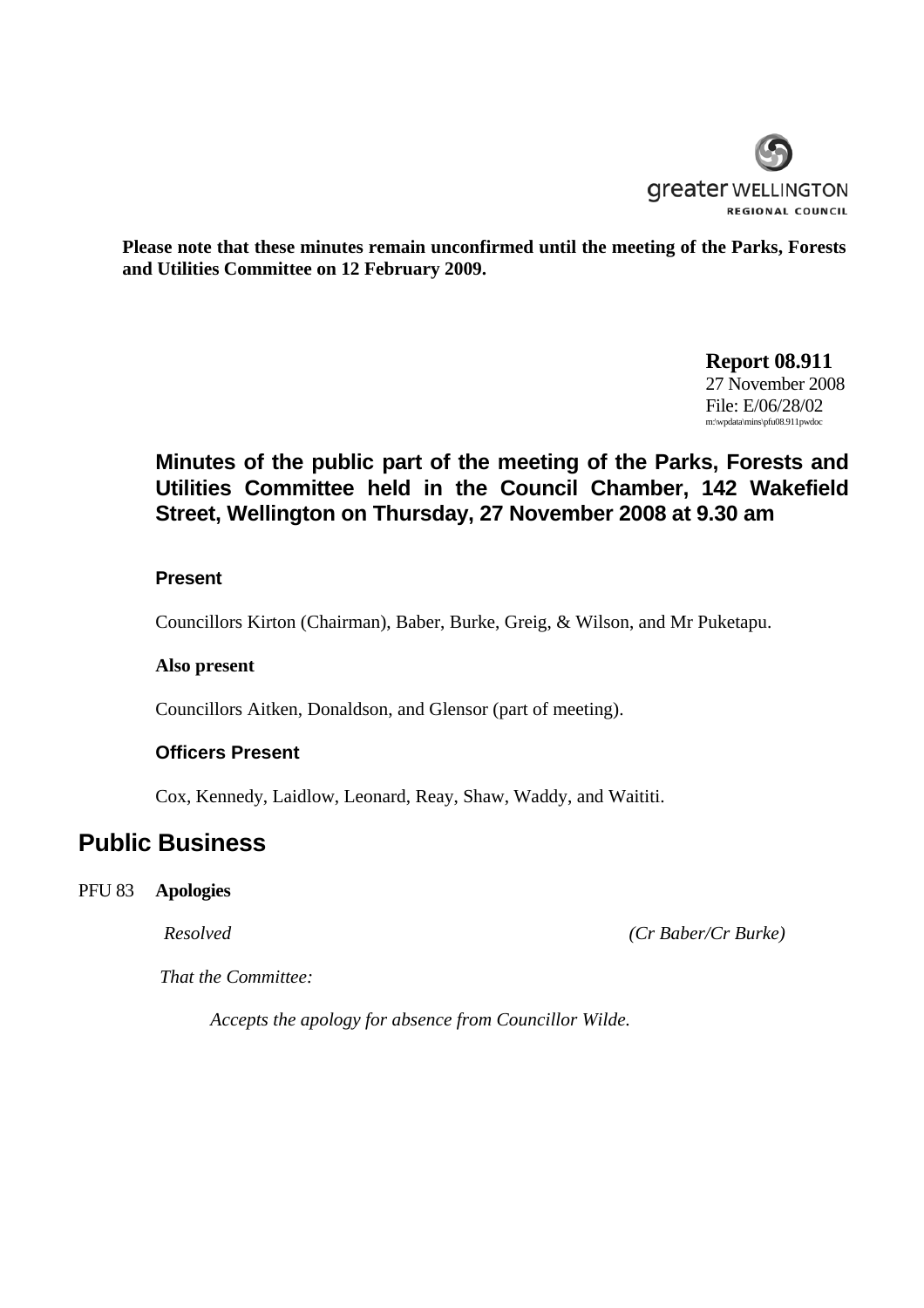## PFU 84 **Conflict of Interest Declarations**

There were no declarations of interest.

#### PFU 85 **Public Participation**

No members of the public wished to participate in the meeting.

## PFU 86 **Confirmation of Minutes**

*Resolved (Cr Baber/Cr Greig)* 

*That the Committee confirms the minutes of the meeting of 23 October 2008, Report 08.815.* 

PFU 87 **Greater Wellington Regional Council's role in providing parks – project plan and timetable**

| <b>Report 08.887</b> | File: PK/03/01/04 |
|----------------------|-------------------|
|                      |                   |

*That the Committee* 

- *1. Receives the report.*
- *2. Notes the contents.*
- *3. Recommends to Council that it agrees to the project plan and timetable, as outlined above, being implemented in order to prepare the draft Regional Parks Network Strategy.*

Mr Puketapu joined the meeting at 9.42 am.

#### PFU 88 **Water Supply Annual Report 2007/08**

*Resolved (Cr Burke/Cr Greig)*

*That the Committee recommends that Council adopts the summary Water Supply Annual Report for Greater Wellington Water for the year ended 30 June 2008, including final minor editorial amendments.* 

*Resolved (Cr Greig/Cr Baber)* 

**Report 08.889** File: B/21/04/11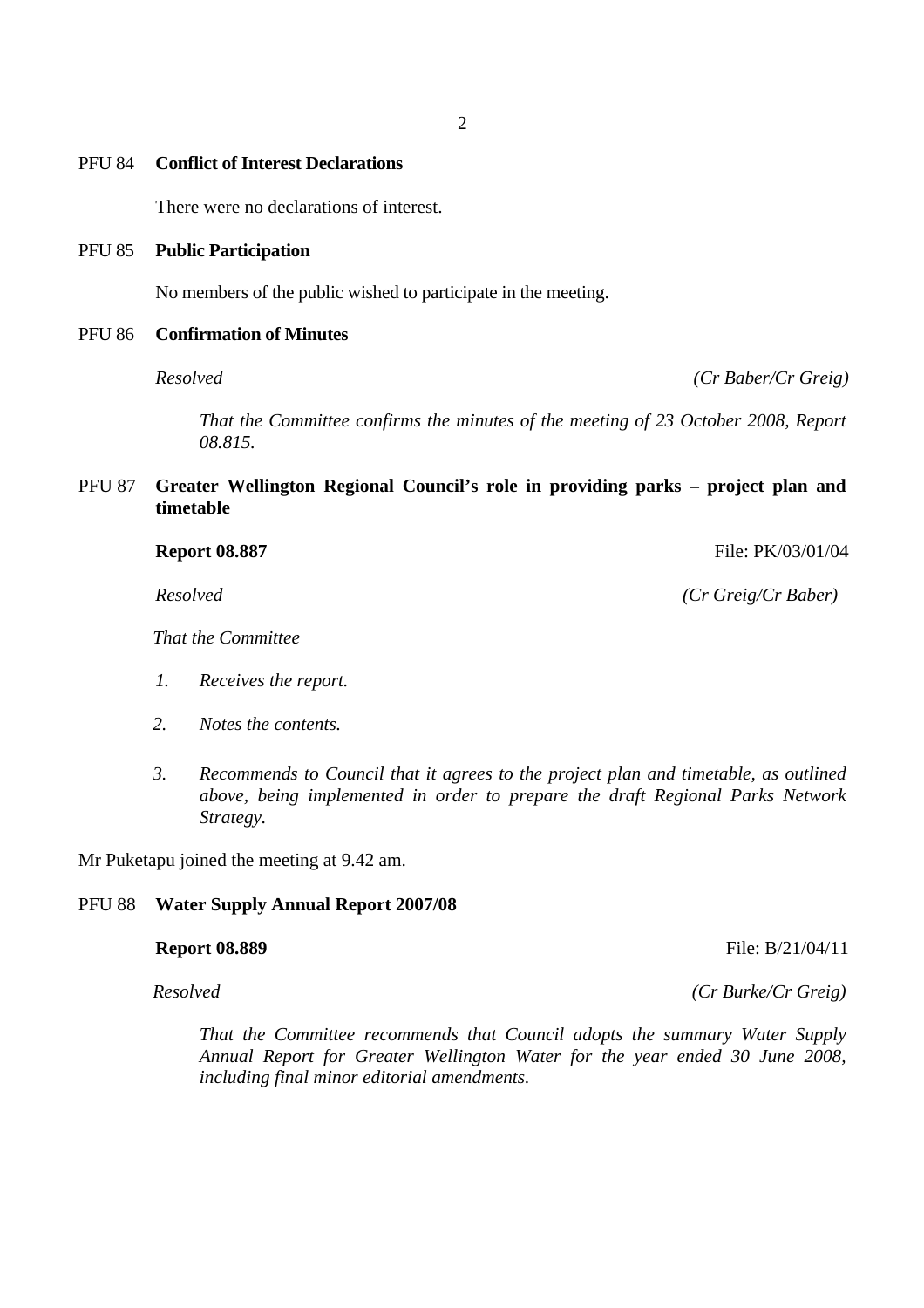#### PFU 89 **Divisional report for period ended 31 October 2008**

**Report 08.860** File: E/06/28/03

*Resolved (Cr Burke/Cr Wilson)*

*That the Committee:* 

- *1. Receives the report.*
- *2. Notes the content of the report.*

#### PFU 90 **Exclusion of the Public**

*That Council:* 

 *Exclude the public from the following part of the proceedings of this meeting namely:* 

- *1. Public excluded minutes of the Parks, Forests and Utilities Committee meeting on 23 October 2008.*
- *2. Forestry annual report and proposals.*

*The general subject of each matter to be considered while the public is excluded, the reasons for passing this resolution in relation to each matter and the specific grounds under section 48(1) of the Local Government Official Information and Meetings Act 1987 for the passing of this resolution are as follows:* 

|                    | General subject Reason for passing this resolution in | Ground under section $48(1)$ |
|--------------------|-------------------------------------------------------|------------------------------|
| of each matter     | <i>relation to each</i>                               | for the passing of this      |
| to be              |                                                       | resolution                   |
| <i>considered:</i> |                                                       |                              |
|                    |                                                       |                              |

*1. Public Excluded Minutes of the entering into a land exchange. The Parks, Forests contract has not yet been entered into and Utilities Committee - 23 October 2008 The information contained in this report relates to Greater Wellington The Council has not been able to identify a public interest favouring disclosure of this particular information in public proceedings of the meeting that would override this prejudice*.

*That the public conduct of the whole or the relevant part of the proceedings of the meeting would be likely to result in the disclosure of information for which good reason for withholding would exist under section 7(2)(i) of the Local Government Official Information and Meetings Act 1987 (i.e to enable Greater Wellington to carry on without prejudice or disadvantage negotiations).*

**Report 08.896 File:** E/06/28/02

 *Resolved (Cr Burke/Cr Greig)*